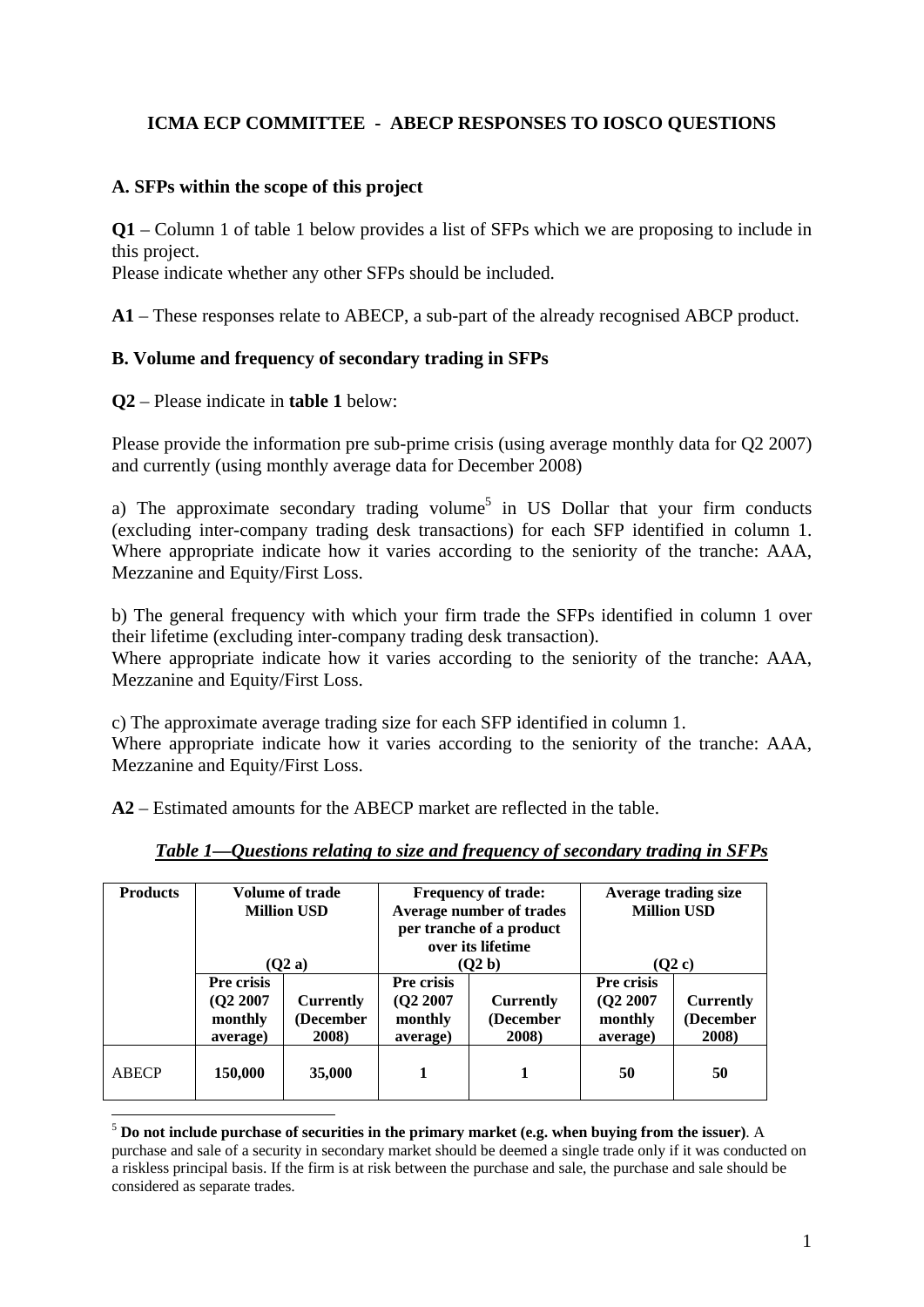## **C. Nature of the secondary market in SFPs**

*Please answer the questions in this section with regard to your jurisdiction*

**Q3** – Please indicate in **table 2** below:

a) Whether the SFPs identified in column 1 are traded on exchange, on other public trading platforms or OTC.

Please provide the breakdown between 'organised' public platforms and OTC (provide an estimate if you do not have the exact figure).

b) Who are, in the secondary market, the main sellers of each SFP identified in column 1 (if possible, with percentages). Where appropriate indicate how it varies according to the seniority of the tranche: AAA, Mezzanine and Equity/First Loss.

Where possible please use the following categories to facilitate the processing of responses: Bank Buy and Hold, Bank Trading Book, Bank Conduit, Money Markets Funds/Fund Manager, Hedge Funds, Insurance or Others.

c) Who are, in the secondary market, the main buyers of each SFP identified in column 1 (if possible, with percentages). Where appropriate indicate how it varies according to the seniority of the tranche: AAA, Mezzanine and Equity/First Loss.

Where possible please use the following categories to facilitate the processing of responses: Bank (see above for bank categories), Money Markets Funds/Fund Manager, Hedge Funds, Insurance, Retail investors or Others.

d) How standardised (low, medium or high) in terms of deal structure, credit quality and homogeneity of collateral each of the SFPs identified in column 1 are.

Where appropriate indicate how it varies according to the seniority of the tranche: AAA, Mezzanine and Equity/First Loss.

**A3** – Estimated proportions for the ABECP market are reflected in the table.

| <b>Products</b> | <b>Traded on</b><br>exchange, other<br>public trading<br>platforms or OTC<br>(and relative<br>percentage)<br>(Q3a) | <b>Seller types</b><br>(Q3b)                                                                          |                                      | <b>Buyer types</b><br>(Q3c) |                                   | Degree of<br>standardisation<br>(Q3 d) |
|-----------------|--------------------------------------------------------------------------------------------------------------------|-------------------------------------------------------------------------------------------------------|--------------------------------------|-----------------------------|-----------------------------------|----------------------------------------|
|                 |                                                                                                                    | Pre crisis<br>(Q2 2007)                                                                               | <b>Currently</b><br>(December<br>08) | Pre crisis<br>(Q2 2007)     | <b>Currently</b><br>(December 08) |                                        |
| ABECP           | 100% OTC                                                                                                           | 60<br>MMF<br>15<br><b>Banks</b><br>Sov/Supra 10<br>Corporate<br>$\overline{5}$<br>10<br><b>Dealer</b> | 70<br>15<br>5<br>5<br>5              | 10<br>10<br>10<br>5<br>65   | $\bf{0}$<br>0<br>100              | <b>Medium</b><br>to high               |

*Table 2—Questions relating to nature of secondary market in SFPs*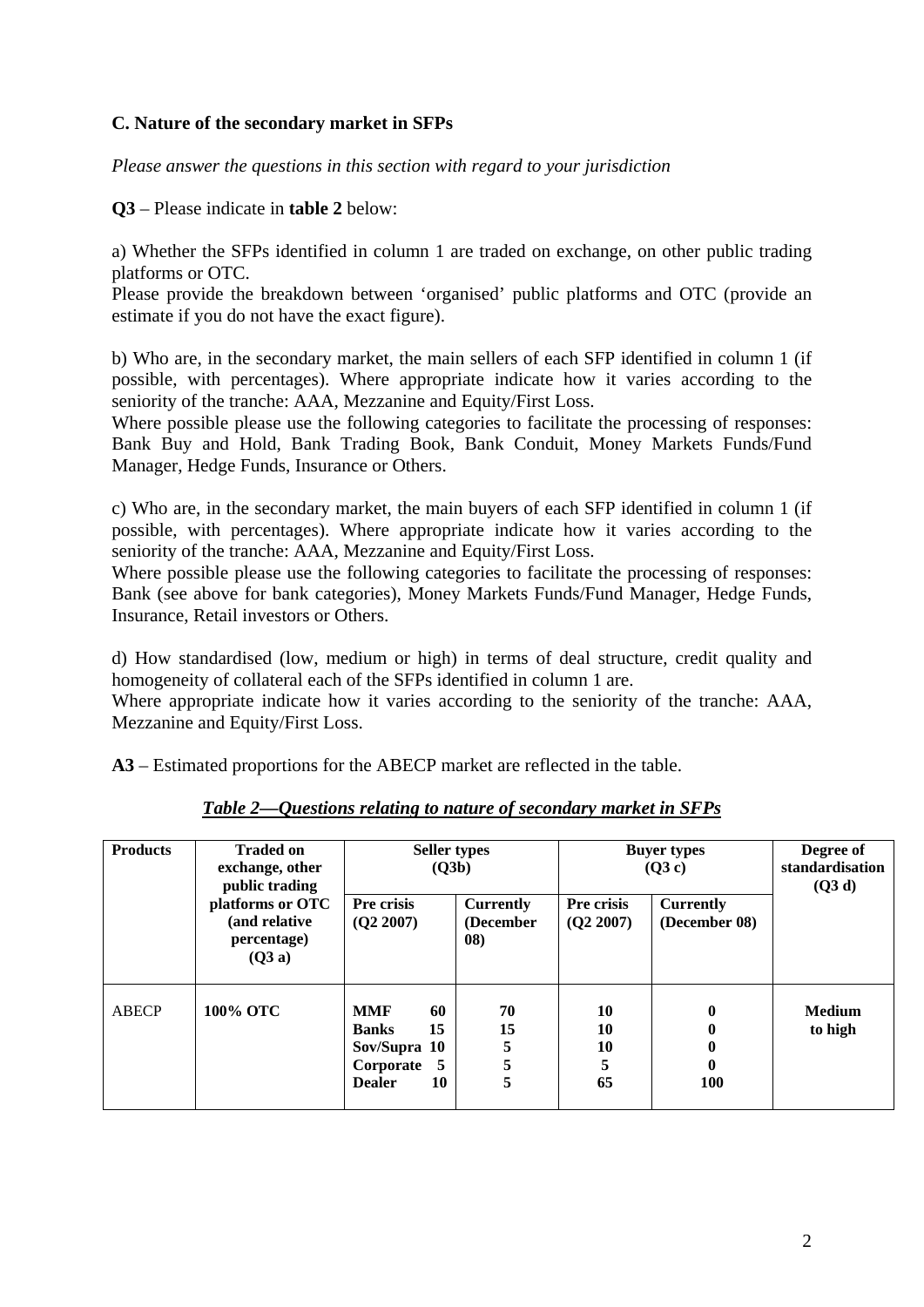# **D. Existing price transparency in SFPs**

**Q4** – Please indicate in **table 3** below:

a) Sources of price information (e.g. dealer quotes, consensus average price, mark to model, price of new issue, CDS) used for price discovery for each SFP identified in column 1.

b) Whether price information which is currently available commercially is adequate for price discovery for each SFP identified in column 1. If this is not the case, please explain why. Can you indicate what price information you find the most useful?

c) Whether you are aware of any post-trade reporting information being available to market participants for each SFP identified in column 1. Where appropriate explain how the reporting system works.

**A4** – ABECP is a market that is still accessed over the phone, through relationships with a wide range of dealers under competition. Applicable price transparency sources for the ABECP market are reflected in the table.

| <b>Products</b> | Sources of price<br>information for price<br>discovery<br>(Q4a) | Adequacy of prices available<br>commercially<br>(Q4b) | <b>Post-trade reporting</b><br>information available<br>(O4c) |  |
|-----------------|-----------------------------------------------------------------|-------------------------------------------------------|---------------------------------------------------------------|--|
| <b>ABECP</b>    | Either of TradeWeb and<br><b>Bloomberg ECPX:</b>                | Adequate.                                             | Euroclear<br>Banque<br>and<br>de<br>France:                   |  |
|                 | real-time – dealer (composite)<br>executable/indicative         |                                                       | weekly – evaluated traded prices                              |  |
|                 | (average over 20,000 postings)<br>per day on TradeWeb)          |                                                       |                                                               |  |

*Table 3 – Questions relating to existing price transparency in SFPs*

In addition, the Federal Reserve publishes daily ABCP prices for the U.S. market, which can be helpful in assessing prices in Europe as many of the issuers are global.

Euroclear, Banque de France, and Fed prices are all on the web, free, include historical data, and do not require passwords. For reference:

Euroclear:

https://www.euroclear.com/site/public/EB/!ut/p/c1/04\_SB8K8xLLM9MSSzPy8xBz9CP0os3 gz08BgH3MPIwOLMB8LA6MQxwDLEH8XAwN3U6B8JJK8gW-AC1DeyMDTNCDY2N3JlIDucJB9-PWD5A1wAEcD\_PqD0OXRXGBgru\_nkZ-bql-QG2GQ6anrCAAqsvTf/dl2/d1/L2dJQSEvUUt3QS9ZQnB3LzZfNjVRU0w3SDIwMFRNRj AyN1BWQkhRRzFLUDc!/

Banque de France: http://www.banque-france.fr/gb/poli\_mone/place/tcn/pub\_stats.htm

Federal Reserve: http://www.federalreserve.gov/releases/cp/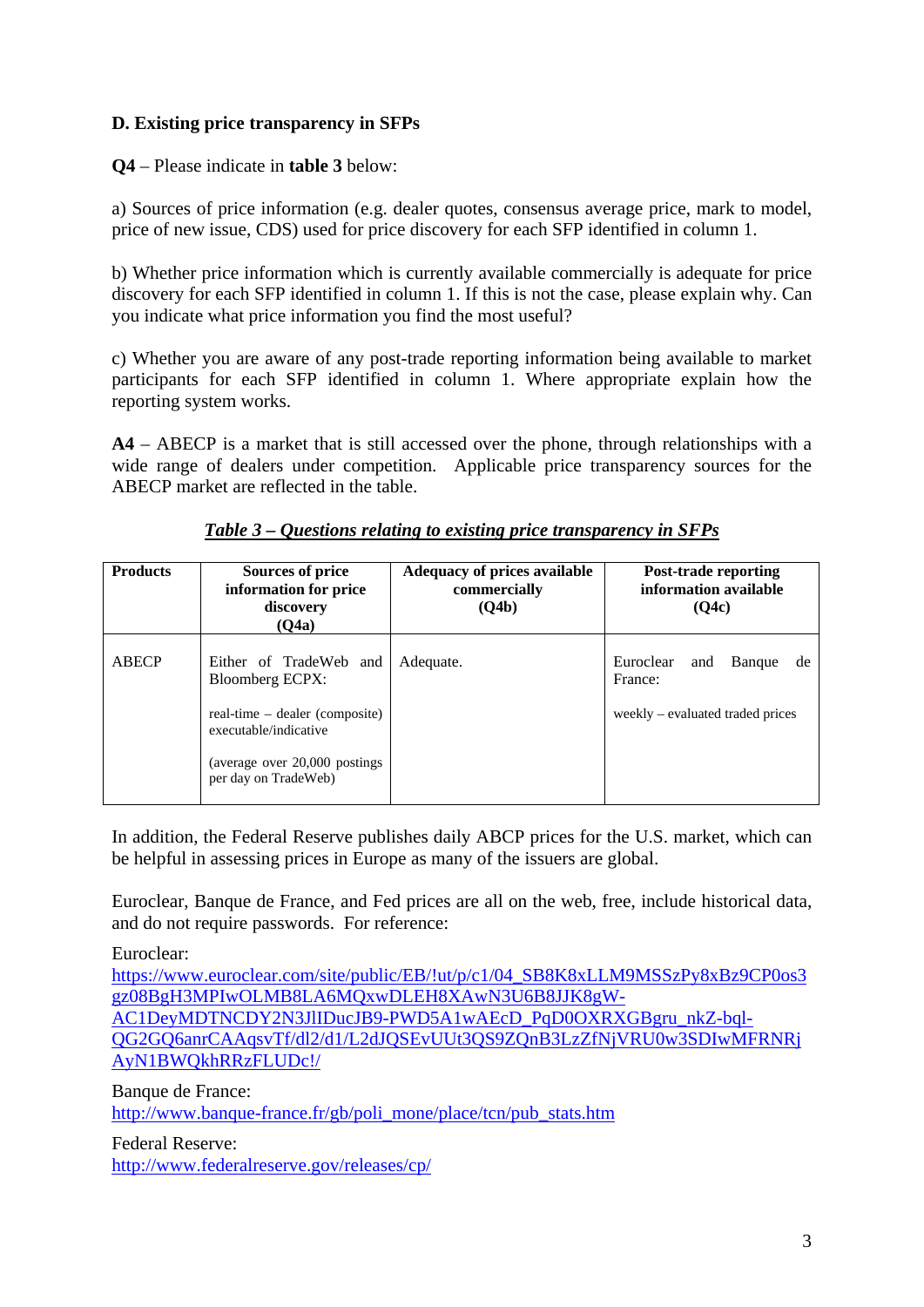## **E. Need for post trade transparency in SFPs**

**Q5** – What do you see as the potential benefits associated with the creation of mandatory post-trade transparency for SFPs?

**Q6** - What do you see as the potential drawbacks associated with mandatory post-trade transparency for SFPs?

**Q7** – Do you believe that some types of SFPs are more suited to a post-trade transparency regime than others? If so, please identify the specific type(s) of SFPs and explain.

**Q8** - Should a mandatory post-trade transparency regime be introduced for SFPs, please indicate what kind of information (e.g. price, size) could be reported without impacting liquidity or participation in the SFP market.

**Q9** – What features should a centralized reporting system for SFPs have?

**Q10** – Do you believe that the absence of post-trade transparency in SFPs has contributed to the market turmoil?

**Q11** – Do you believe that post-trade transparency in SFPs could contribute to market recovery?

**Q12** – Do you believe that post-trade transparency requirements should be implemented after other transparency initiatives (such as enhanced information on the quality/performance of the underlying assets, standardization of investor reports, etc)? If so, can you please indicate which other transparency initiatives should be implemented before post-trade transparency requirements.

**Q13** – Do you believe that now is an appropriate time to implement post-trade transparency requirements? If not, please indicate the reason(s) and when you believe that it would be more appropriate.

**Q14** – Do you think more requirements for loan level information from issuers and cash flow modeling tools by  $3<sup>rd</sup>$  party vendors in Europe would help pricing transparency and create more standardisation in valuing SFP?

**A** – In the context of ABECP, the following responds collectively to these questions:

ABECP is a short term cash instrument, so investors can not buy paper with the goal of selling to realise capital gains. Investors buy to hold, simply to try to match cash flows. ABECP has never been nor will be a trading market and even pre-crisis only about 2% of paper reached secondary markets. Secondary paper is less interesting to investors as the end date is already fixed and cannot be tailored to their needs. Overwhelmingly, buyers of secondary paper have been dealers, who often end up holding secondary paper to maturity.

In terms of pricing, investors are focused on discovering a fair price when they buy. As per the response to Q4 above, investors have tremendous access to trade prices. This is a market for sophisticated wholesale investors who have sufficient power to put dealers under competition to obtain market information and the best prices.